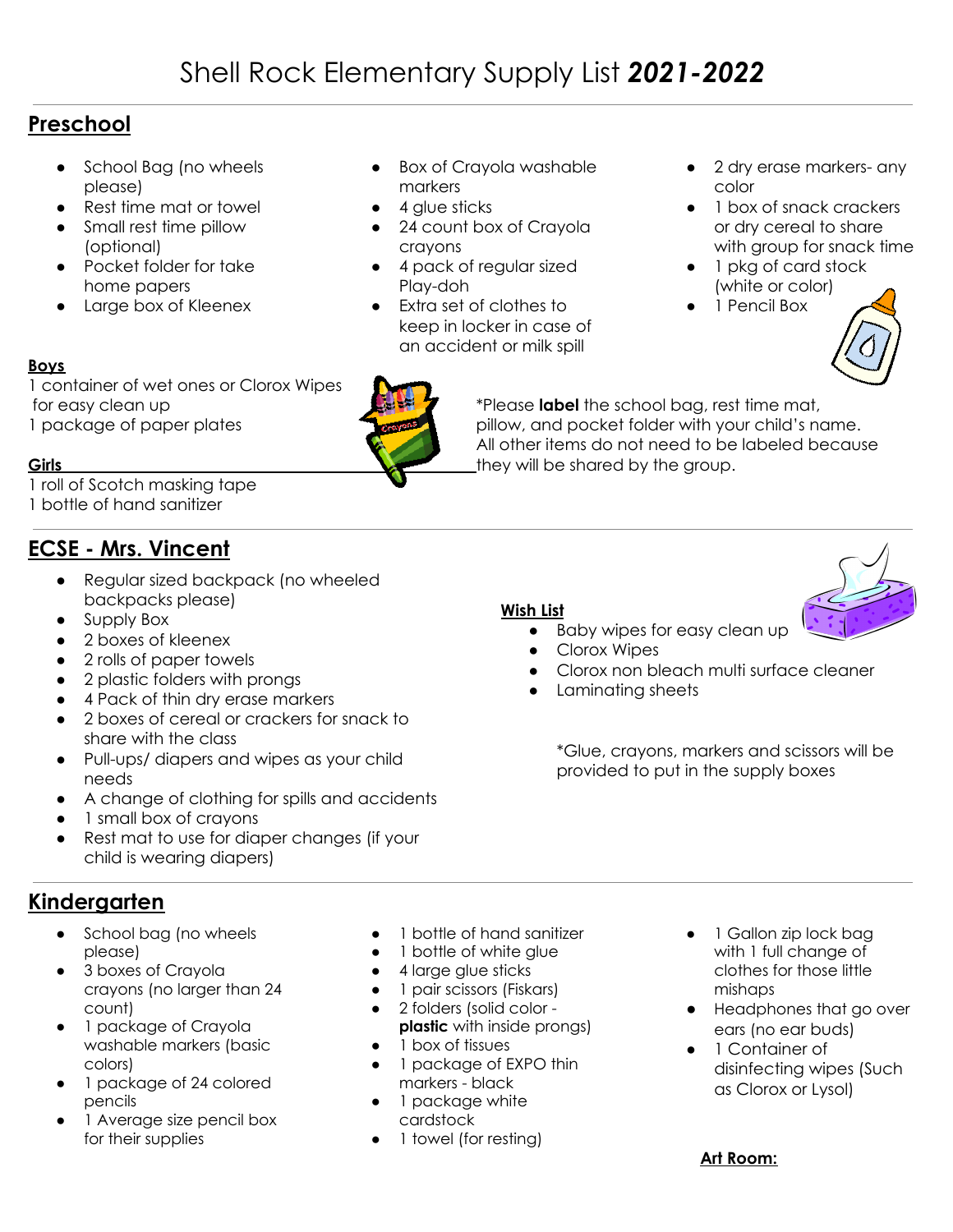Paper plates Color Copy Paper Gallon size Ziploc bags Boys- Pack of Pencils Plastic Cups Masking Tape Clear Scotch Tape



## *1 st Grade*

- Backpack \*
- Pencil box  $^*$
- 2 boxes of crayons (24 count)
- 1 pkg dry erase markers (Can be thick or thin)
- 12 **TICONDEROGA** pencils
- 1 box of markers (8 count)

Shell Rock Elementary Supply List *2021-2022*

- Scissors (Fiskars)\*
- 1 pack glue sticks
- 1 1-inch 3 ring binder \*
- 3 ring zippered pencil pouch \*
- 1 folder \*

**\*Please label the items with an \* behind it with your first name**

- 1 folder with 3-ring prong in the middle \*
- 2 large boxes of Kleenex
- Headphones over the ears (not earbuds)\*
- Disinfecting wipes

#### **1st Grade Wish List Art Room** Ziploc baggies (any size) Disinfecting Wipes 1 pack of colored paper Post-its Scotch tape

## *2 nd Grade*

- 1 small school supplies box
- 1 dozen #2 pencils (Ticonderoga)
- 2 large pink erasers
- 2 large glue sticks
- 1 pair of scissors (Fiskars)
- 3 plastic pocket folders with prongs (1 red, 1blue, 1 of your choice)
- $\bullet$  1 three-ring binders 11/2 inch
- 1 box of Crayola Crayons
- 1 large box of tissues
- Clorox disinfecting wipes
- Earbuds of headphones
- 1 pkg wide-ruled loose leaf paper with reinforced sides
- Gym Shoes (available for P.E. days)

#### *Wish List*

-Scotch Tape -Ziploc "Snack size" baggies -Ziploc "Gallon" bags



**Boys** - Cardstock (White or Colored)or Colored Printer Paper **Girls** - Hand Sanitizer

**Art Room**

Something from art wish list, (**please see below**)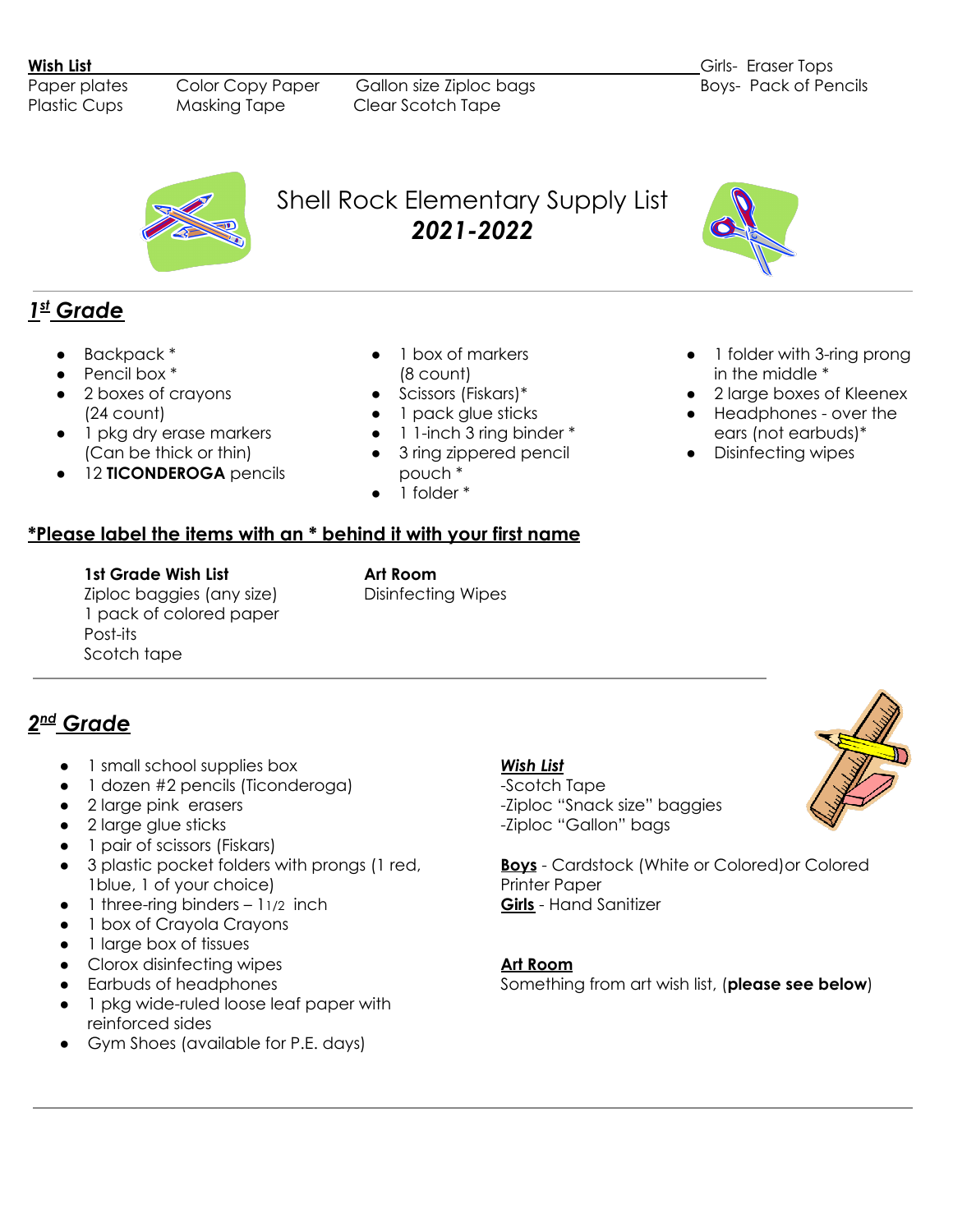## *3 rd Grade*

- 1 small school supply box
- 1 Dozen #2 wooden pencils (**Ticonderoga**)
- 2 large pink erasers
- 1 individual manual pencil sharpener with container
- 1 pair of scissors
- 1 large glue sticks
- 3 **plastic** pocket folders with prongs (1 red, 1 yellow, 1 green)
- 1, **1-inch** three-ring binder (basic binder, with clear pocket on front for a cover)
- On-ear headphones
- 1 pkg wide-ruled loose leaf paper with **reinforced sides**
- Gym Shoes (available for P.E. days)
- 1 package (10 count) Classic broadline washable markers
- 1 package (12 count) colored pencils
- 1 package (4 count) of colored dry-erase markers chisel tip
- Wireless mouse (optional)

**Boys only** - Lysol or Clorox Wipes **Girls only** - Hand Sanitizer

#### **Wish List**

-Binder clips (1 and/or 2 inch sizes) -4 Pack of magnetic clips (sliver clips with magnet) -Colored and/ or white cardstock -Sharpie markers (assorted sizes, ultra fine, fine, chisel tip- and colors) -Notecards

*Art- One Sharpie marker (black or color)* Something from the Wish List-**Please see below**

## **4 th Grade**

- 1 small school supplies box
- 2 dozen #2 wooden pencils (Ticonderoga)
- 2 large pink erasers
- 1 pair of scissors
- 1 glue stick
- 2 **plastic** pocket folders
- 1 pkg wide-ruled lined writing paper
	- w/**reinforcement edge**
- 1 **1 ½ -inch** three-ring binder (basic binder with a clear pocket front)
- Ruler, preferably wooden (inches & centimeters, measuring to ¼ Inch)
- 2 large boxes of tissues
- Earbuds or Headphones
- 1 10-pack of broad line markers

### *Physical Education*

- Appropriate clothing for movement activities
- Comfortable tennis shoes and Socks

### **Art Room Wish List**

Masking Tape Paper Plates Sponges Elmer's Glue Pencils Clorox Wipes

Wet Wipes Big Kids Scissors Chinet Paper Plates buttons and sequins googly eyes pipe Cleaners



- White note cards
- Dry erase markers
- Thermal laminating pouches
- Gallon and snack size ziploc baggies

**Music:** Black Fine Tip Dry Erase Markers

#### **Art Room:**

**Girls** – Something from the wish list- **Please see below Boys** – Wet wipes





9 X 12

Construction Paper Post it notes oil pastels chalk pastels